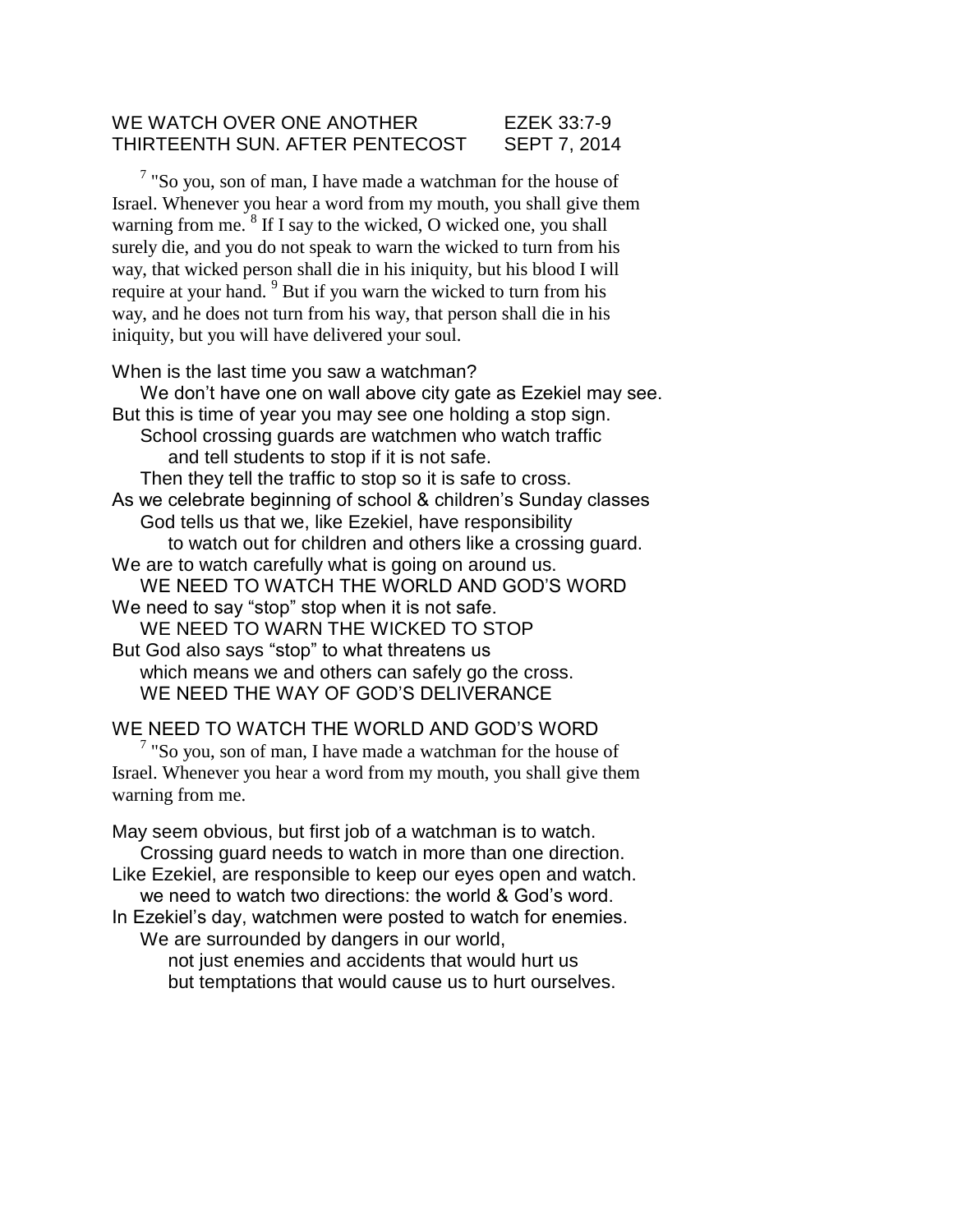We have gotten used to warnings from scientists & doctors about things that are dangerous for us: air & water pollution, global warming fattening and highly processed foods. There are so many warning labels on things we sometimes don't pay attention. But even more dangerous that what may go in mouth & nose is what can come in through our eyes and ears, not just UV rays and deafening noises but pornography, profanity, lies, temptations to selfishness, prejeudice. God says "watch out!" Don't get distracted, desensitized by things that look fun, feel good, seem far away so that you not notice the danger to you or others. Because of the dangers all around us, like Ezekiel, we also need to listen to the words of God's mouth. God's word tells us what is right and wrong. Many of the dangers around us can be recognized only in light of the truth of God's word. Paul says that even though you can look around and see that it is obviously wrong to steal and kill, he would not have known it was wrong to covet if God's law had not told him so. Lust and greed may seem harmless but are not. Another thing God's word shows us is that beside the consequences of evil we see in this world, there are eternal consequences of sin. God says watch out for my punishment & separation from me if my punishment doesn't make you wake up. Because we live in this world, we can't just ignore it, think it will have no effect on us. But we must be careful not to just mindlessly absorb everything we find around us. Think about that that show, video, song, advice or opinion column. advertisement. What is it saying? Is that really true? Be a watchman, watch and see what is good or bad & dangerous. But we are to do more than just see this for ourselves we are responsible for helping others see them. We are to stand in front of those about to step out into danger

and say "stop"

WE NEED TO WARN THE WICKED TO STOP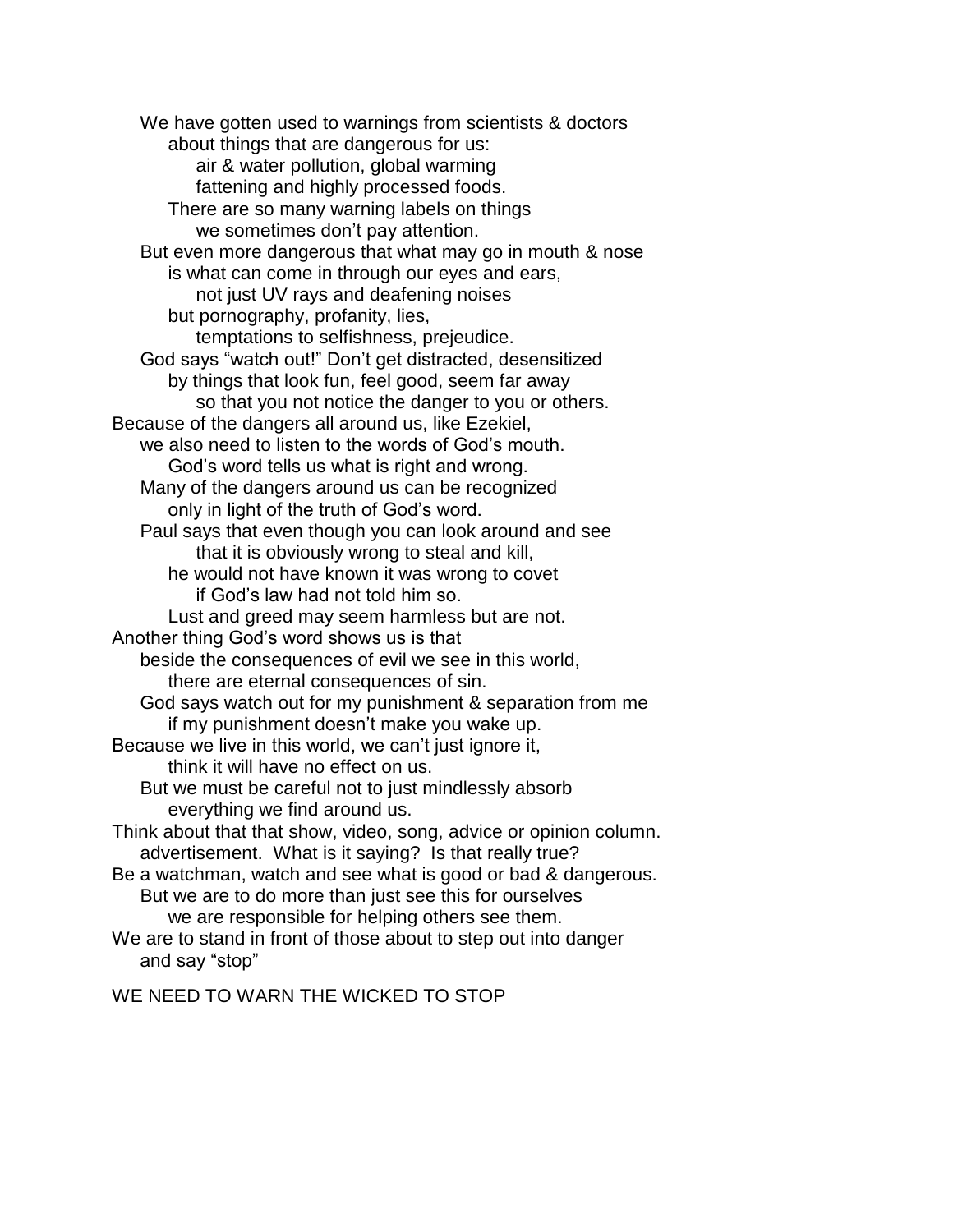<sup>8</sup> If I say to the wicked, O wicked one, you shall surely die, and you do not speak to warn the wicked to turn from his way, that wicked person shall die in his iniquity, but his blood I will require at your hand.

In schools, there is lot of testing, not just to see how students do but to see how the teachers are doing. Schools are held responsible for student achievement even when there are many factors they don't control. God says we are responsible as watchmen for those around us even though we don't control over their response to warning. We are responsible for how we deliver the message for making sure it is loud and clear. This is one reason our church has school and classes. We are responsible for what our children and others learn about what is good and bad, right and wrong. Gospel reading says if we don't feel weight of responsibility for our children, we might as well have weight of millstone around our necks & be thrown into the ocean. Every single one of them is God's precious lamb. In some schools, children themselves learn to be crossing guards as part of safety patrol. Learn to watch for danger themself & look out for each other. We want to train our children to be spiritual watchmen as well. So that each one of us is able to go to a brother or sister and say, "Watch out for that sin. That is dangerous." It would be easy for us to see all the wrong & sin in our world and just shake our heads and think it is a shame and a good thing we are not like that. But just keep it to ourselves because no one wants to hear us. God says: I want to hear you speak up. When we see people whose lives are full of problems we may think about how they come from their mistakes but not think about what we should have done to help. What we can do as watchmen and what God does for us is more than just say "stop" when there is danger. There is also a time when crosswalk guards say go. There is a time for us to go to the cross.

## WE NEED THE WAY OF GOD'S DELIVERANCE

<sup>9</sup> But if you warn the wicked to turn from his way, and he does not turn from his way, that person shall die in his iniquity, but you will have delivered your soul.